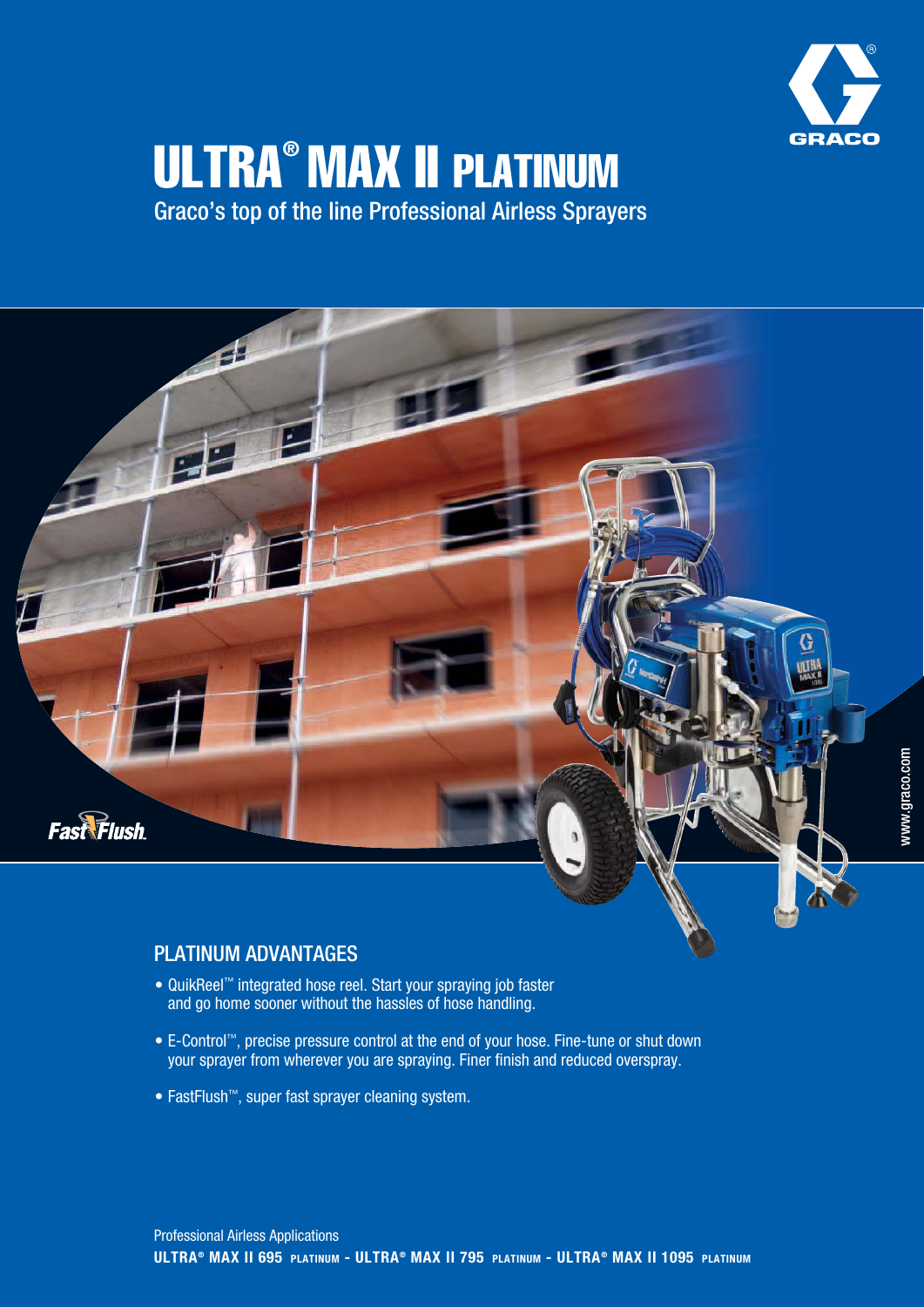

## ULTRA® MAX II PLATINUM

Electric Paint Sprayers for Larger Residential and Commercial Projects

G E-Control

The Ultra® Max family is Graco's most popular electric airless paint sprayer for professionals!

Ultra® Max stands for high performance and reliability. With over 25 years experience of proven quality and unmatched on-the-job productivity, professionals ask for Ultra's.

#### The III TRA® MAX II Platinum

Our latest flagship, the ULTRA<sup>®</sup> MAX II Platinum, is a combination of Graco's unwavering commitment for technical excellence and the drive to design solutions, exceeding professional painting contractor standards!

We have done the impossible and built-in even more performance, longer life and better user features. We strive to make your work easier and more comfortable, keeping you in good shape. even after a whole day of work at the jobsite!

**Fast Flush** 

#### E-Control™

The wireless pressure remote control, attached to the hose, allows you to adjust pressure at any time without having to approach the unit. Robust, waterproof, solid design with 45 m reach.

#### FastFlush™+ Heavy Duty Prime Valve We did extensive research on how to decrease cleaning time and came to the following simple conclusion: to clean faster, you must run the pump faster. So that's what we did! The new FastFlush cleaning system runs the motor at a higher speed which results in high flow and faster cleaning. It's that simple!

QuikReel™ Integrated Hose Reel Special layout design. Roll out and up in a few seconds up to 90 m hose, giving an autonomy to spray in a range of 180 m without transporting the unit. Holds:  $90 \text{ m } (1/4" ) / 60 \text{ m } (3/8" )$ 



ULTRA® MAX II 1095 PLATINUM ULTRA® MAX II 795 PLATINUM ULTRA® MAX II 695 PLATINUM



latch ou application videos at: http://3.graco.eu.com



The ULTRA<sup>®</sup> MAX II Platinum is the ideal unit for medium to large painting jobs, inside as well as outside! Your most reliable buddy for renovations, new construction, commercial and residential buildings, exterior facades, new housing projects, etc.

It handles most common tip sizes and heavier coatings with ease! The ULTRA® MAX II Platinum sprays perfectly acrylics, primers, emulsions, waterborne as well as solvent paints.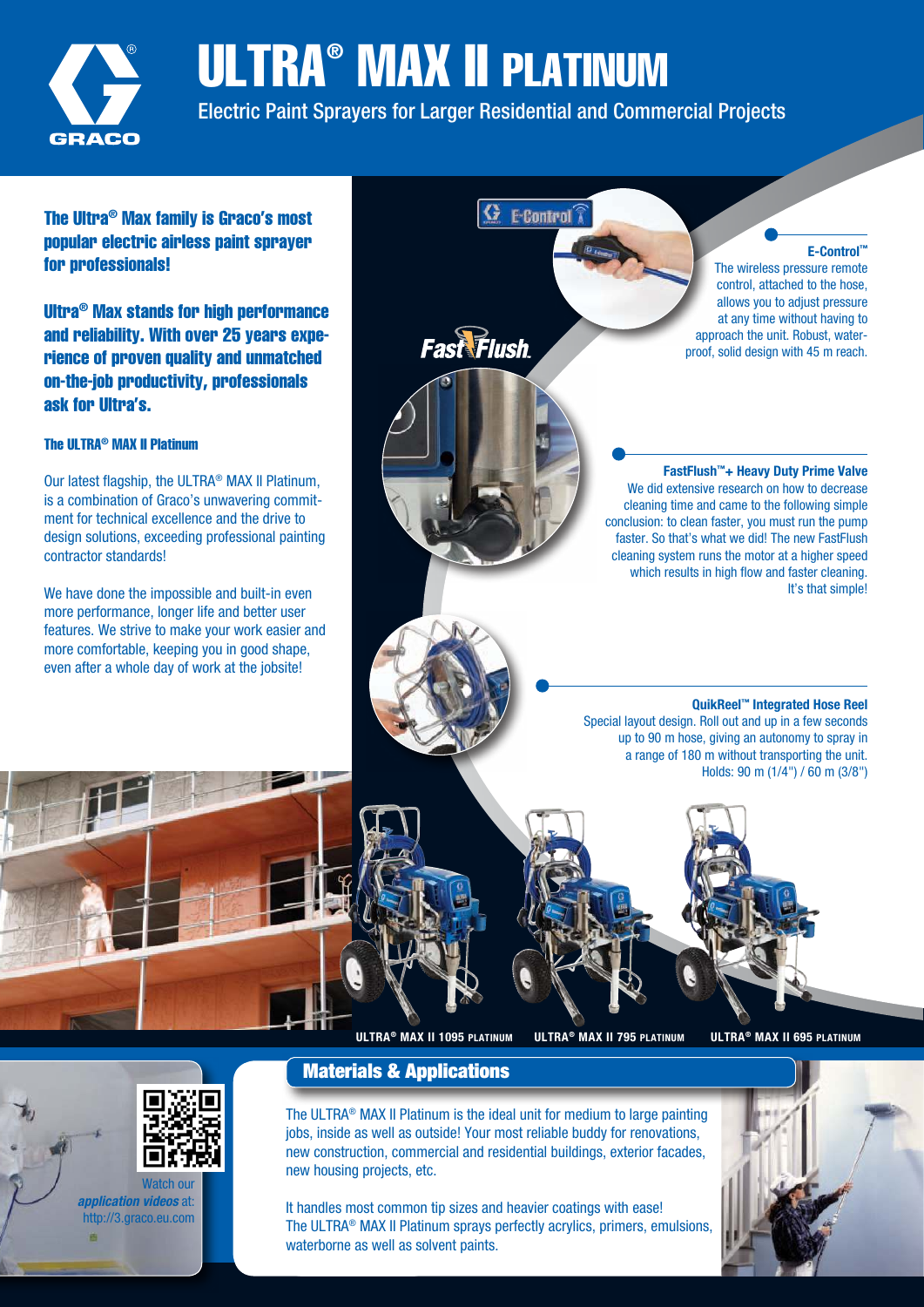#### TiltBack™ Cart Design

Sprayer kick stand allows convenient. one person bucket change and facilitates cleaning and maintenance of your pump.



## GOOD TO KNOW



### PROCONNECT™ -NO TOOLS PUMP REMOVAL SYSTEM



The ProConnect pump removal system makes it easy to swap Endurance™ pump fast and easy. In a few seconds, on the job site, without tools. Just like your car tyres. Keep a spare!

DOWNTIME COSTS YOU MONEY!

## L.O.K. (LOW OVERSPRAY KIT)

Did you know hardly 5% of outside facades are sprayed? Main reason: possible damage due to overspray.

Use the L.O.K. system, minimizing overspray to the limit and doubling the usability of your sprayer. With Graco's L.O.K. system, you can now spray almost all outside projects! Spray and roll, and save up to 50% time, Endurance  $\blacksquare$  using this innovative system.



www.ofsbygraco.eu

! TIP

Use your L.O.K. system in combination with the E-Control, setting your pressure at the scaffolding to always spray under the best circumstances!

## The smartest SmartControl-E™

The WatchDog system automatically shuts off the sprayer when the bucket is empty, avoiding

Increase the lifetime of your pump!

WatchDog™

excessive wear!

The digital SmartControl-E continually monitors how you spray and adjusts the pump's functioning in less than one second. Even with multiple guns, there is no delay in waiting for your sprayer to catch up and to keep your spray pattern consistent.

This smart brain coordinates all electronic devices such as the FastFlush™ timer, WatchDog™, wireless pressure E-Control™, (life time) liter counter, error coding and pressure rating. Simple, just by one button.



reliable piston pump technology with LongLife-V packings. QuickAccess™ intake valve to easily clean or clear debris.

Graco's proven and

Pump



www.graco.com